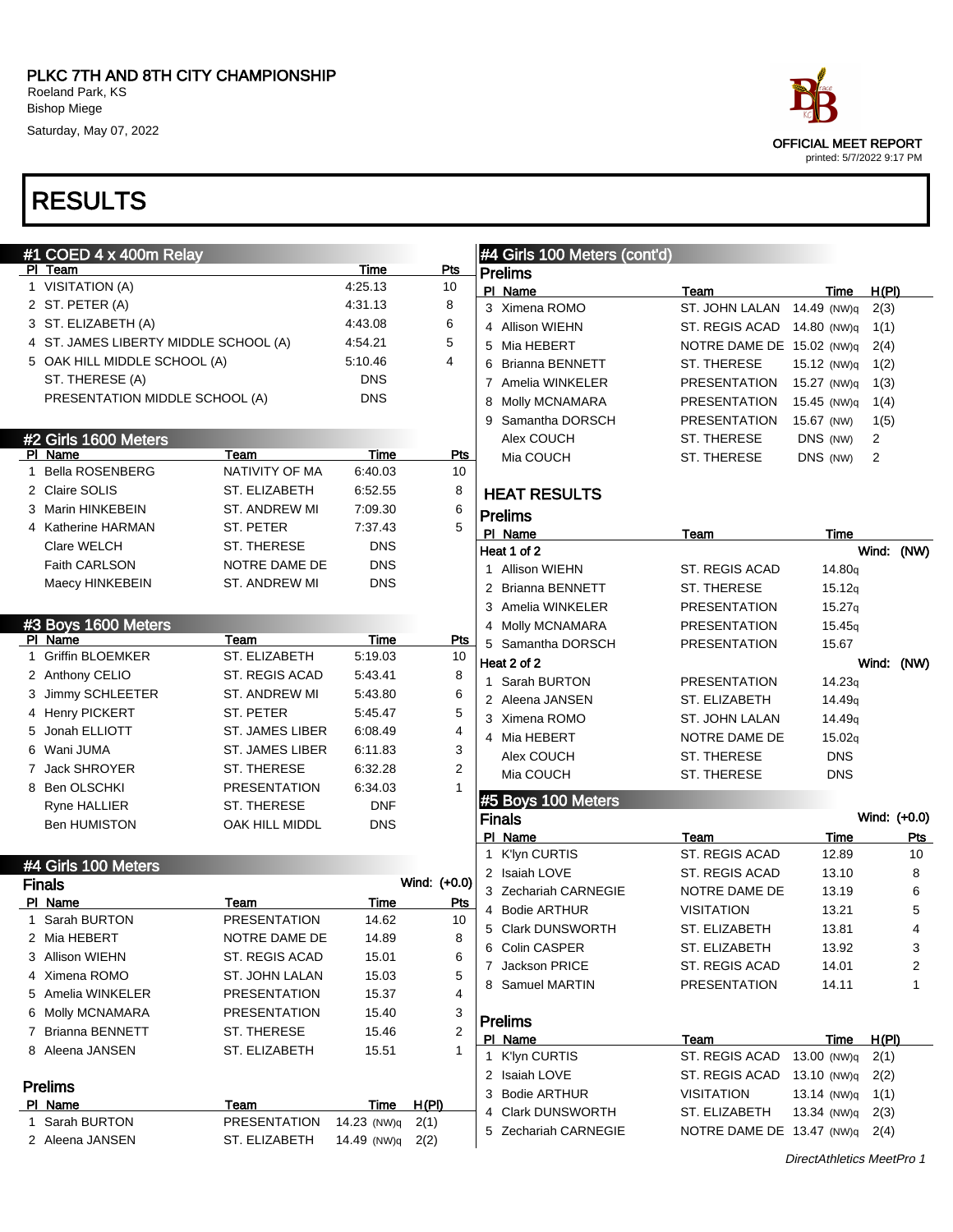

| #5 Boys 100 Meters (cont'd)           |                                 |                      |            |                         |   | #6 Girls 200 Meters (cont'd)                          |                            |                    |            |             |
|---------------------------------------|---------------------------------|----------------------|------------|-------------------------|---|-------------------------------------------------------|----------------------------|--------------------|------------|-------------|
| <b>Prelims</b>                        |                                 |                      |            |                         |   | PI Name                                               | Team                       | Time               |            |             |
| PI Name                               | Team                            | Time                 | H(PI)      |                         |   | 5 Molly MCNAMARA                                      | <b>PRESENTATION</b>        | 32.24              |            |             |
| 6 Jackson PRICE                       | ST. REGIS ACAD                  | 13.70 (NW)q          | 1(2)       |                         |   | 6 Sarenna HURTIG                                      | <b>ST. JAMES LIBER</b>     | 32.48              |            |             |
| 7 Colin CASPER                        | ST. ELIZABETH                   | 13.88 (NW)g          | 1(3)       |                         |   | Section 2 of 2                                        |                            |                    | Wind: (NW) |             |
| 8 Samuel MARTIN                       | <b>PRESENTATION</b>             | 14.08 (NW)q          | 1(4)       |                         |   | 1 Sarah BURTON                                        | <b>PRESENTATION</b>        | 30.10              |            |             |
| 9 Sam TONEY                           | ST. ANDREW MI                   | 14.42 (NW)           | 1(5)       |                         |   | 2 Suzie HONAN                                         | <b>VISITATION</b>          | 30.26              |            |             |
| Aidan POYNTER                         | ST. THERESE                     | DNS (NW)             | 2          |                         |   | 3 Aleena JANSEN                                       | ST. ELIZABETH              | 30.43              |            |             |
|                                       |                                 |                      |            |                         |   | 4 Ximena ROMO                                         | ST. JOHN LALAN             | 30.63              |            |             |
| <b>HEAT RESULTS</b>                   |                                 |                      |            |                         | 5 | Mia HEBERT                                            | NOTRE DAME DE              | 30.71              |            |             |
|                                       |                                 |                      |            |                         | 6 | <b>Emily GROWNEY</b>                                  | ST. PETER                  | 30.95              |            |             |
| <b>Prelims</b><br>PI Name             |                                 | Time                 |            |                         |   | Alex COUCH                                            | ST. THERESE                | <b>DNS</b>         |            |             |
| Heat 1 of 2                           | Team                            |                      | Wind:      | (NW)                    |   | Mia COUCH                                             | ST. THERESE                | <b>DNS</b>         |            |             |
| 1 Bodie ARTHUR                        | <b>VISITATION</b>               | 13.14q               |            |                         |   |                                                       |                            |                    |            |             |
| 2 Jackson PRICE                       | ST. REGIS ACAD                  | 13.70q               |            |                         |   | #7 Boys 200 Meters<br>PI Name                         | Team                       | Time               |            | $H(PI)$ Pts |
| 3 Colin CASPER                        | ST. ELIZABETH                   | 13.88q               |            |                         |   | 1 Isaiah LOVE                                         | ST. REGIS ACAD             | 26.19 (NW)         | 2(1)       | 10          |
| 4 Samuel MARTIN                       | <b>PRESENTATION</b>             | 14.08 <sub>q</sub>   |            |                         |   | 2 Jake BOND                                           | <b>VISITATION</b>          | 26.66 (NW)         | 2(2)       | 8           |
| 5 Sam TONEY                           | ST. ANDREW MI                   | 14.42                |            |                         |   | 3 Luke BOLCH                                          | ST. PETER                  | 27.09 (NW)         | 1(1)       | 6           |
| Heat 2 of 2                           |                                 |                      | Wind:      | (NW)                    |   | 4 Clark DUNSWORTH                                     | ST. ELIZABETH              | 27.16 (NW)         | 1(2)       | 5           |
| 1 K'lyn CURTIS                        | ST. REGIS ACAD                  | 13.00q               |            |                         |   | 5 Zechariah CARNEGIE                                  | NOTRE DAME DE 27.22 (NW)   |                    | 2(3)       | 4           |
| 2 Isaiah LOVE                         | ST. REGIS ACAD                  | 13.10q               |            |                         |   | 6 Beau MARCHESI                                       | NATIVITY OF MA 27.78 (NW)  |                    | 2(4)       | 3           |
| 3 Clark DUNSWORTH                     | ST. ELIZABETH                   |                      |            |                         |   | 7 Jeremy SMITH                                        | ST. REGIS ACAD             | 28.79 (NW)         | 1(3)       | 2           |
| 4 Zechariah CARNEGIE                  | NOTRE DAME DE                   | 13.34q               |            |                         |   | 8 Luke RAY                                            | ST. JAMES LIBER 30.04 (NW) |                    | 1(4)       | 1           |
| Aidan POYNTER                         | <b>ST. THERESE</b>              | 13.47q<br><b>DNS</b> |            |                         |   | <b>Bodie ARTHUR</b>                                   | <b>VISITATION</b>          | DNS (NW)           | 1          |             |
|                                       |                                 |                      |            |                         |   | Nigel SHIPLEY                                         | ST. ELIZABETH              | DNS (NW)           | 2          |             |
| #6 Girls 200 Meters                   |                                 |                      |            |                         |   | Aidan POYNTER                                         | ST. THERESE                | DNS (NW)           | 2          |             |
| PI Name                               | Team                            | Time                 |            | $H(PI)$ Pts             |   |                                                       |                            |                    |            |             |
| 1 Sarah BURTON                        | <b>PRESENTATION</b>             | 30.10 (NW)           | 2(1)       | 10                      |   | <b>SECTION RESULTS</b>                                |                            |                    |            |             |
| 2 Suzie HONAN                         | <b>VISITATION</b>               | 30.26 (NW)           | 2(2)       | 8                       |   | PI Name                                               | Team                       | Time               |            |             |
| 3 Aleena JANSEN                       | ST. ELIZABETH                   | 30.43 (NW)           | 2(3)       | 6                       |   | Section 1 of 2                                        |                            |                    | Wind: (NW) |             |
| 4 Megan SORIANO                       | <b>ST. THERESE</b>              | 30.61 (NW)           | 1(1)       | 5                       |   | 1 Luke BOLCH                                          | ST. PETER                  | 27.09              |            |             |
| 5 Ximena ROMO                         | ST. JOHN LALAN                  | 30.63 (NW)           | 2(4)       | $\overline{\mathbf{4}}$ |   | 2 Clark DUNSWORTH                                     | ST. ELIZABETH              | 27.16              |            |             |
| 6 Mia HEBERT                          | NOTRE DAME DE 30.71 (NW)        |                      | 2(5)       | 3                       |   | 3 Jeremy SMITH                                        | <b>ST. REGIS ACAD</b>      | 28.79              |            |             |
| 7 Polly FENDLER                       | <b>VISITATION</b>               | 30.80 (NW)           | 1(2)       | $\overline{2}$          |   | 4 Luke RAY                                            | <b>ST. JAMES LIBER</b>     | 30.04              |            |             |
| 8 Emily GROWNEY                       | <b>ST. PETER</b>                | 30.95 (NW)           | 2(6)       | $\mathbf{1}$            |   | <b>Bodie ARTHUR</b>                                   | <b>VISITATION</b>          | <b>DNS</b>         |            |             |
| 9 Allison WIEHN                       | ST. REGIS ACAD                  | 31.53 (NW)           | 1(3)       |                         |   | Section 2 of 2                                        |                            |                    | Wind: (NW) |             |
| 10 Reagan SCHROEDER                   | ST. ANDREW MI                   | 32.12 (NW)           | 1(4)       |                         |   | 1 Isaiah LOVE                                         | ST. REGIS ACAD             | 26.19              |            |             |
| 11 Molly MCNAMARA                     | <b>PRESENTATION</b>             | 32.24 (NW)           | 1(5)       |                         |   | 2 Jake BOND                                           | <b>VISITATION</b>          | 26.66              |            |             |
| 12 Sarenna HURTIG                     | ST. JAMES LIBER 32.48 (NW)      |                      | 1(6)       |                         |   | 3 Zechariah CARNEGIE                                  | NOTRE DAME DE              | 27.22              |            |             |
| Alex COUCH                            | ST. THERESE                     | DNS (NW)             | 2          |                         |   | 4 Beau MARCHESI                                       | NATIVITY OF MA             | 27.78              |            |             |
| Mia COUCH                             | ST. THERESE                     | DNS (NW)             | 2          |                         |   | Nigel SHIPLEY                                         | ST. ELIZABETH              | <b>DNS</b>         |            |             |
|                                       |                                 |                      |            |                         |   | Aidan POYNTER                                         | ST. THERESE                | <b>DNS</b>         |            |             |
| <b>SECTION RESULTS</b>                |                                 |                      |            |                         |   |                                                       |                            |                    |            |             |
|                                       |                                 |                      |            |                         |   | #8 COED 8 x 100m Relay                                |                            |                    |            |             |
| PI Name                               | Team                            | Time                 |            |                         |   |                                                       |                            |                    |            |             |
| Section 1 of 2                        |                                 |                      | Wind: (NW) |                         |   | PI Team                                               |                            | <b>Time</b>        |            | Pts         |
| 1 Megan SORIANO                       | ST. THERESE                     | 30.61                |            |                         |   | 1 ST. ELIZABETH (A)                                   |                            | 1:56.74            |            | 10          |
| 2 Polly FENDLER                       | <b>VISITATION</b>               | 30.80                |            |                         |   | 2 VISITATION (A)                                      |                            | 1:57.58            |            | 8           |
| 3 Allison WIEHN<br>4 Reagan SCHROEDER | ST. REGIS ACAD<br>ST. ANDREW MI | 31.53<br>32.12       |            |                         |   | 3 ST. THERESE (A)<br>4 PRESENTATION MIDDLE SCHOOL (A) |                            | 2:00.99<br>2:12.77 |            | 6<br>5      |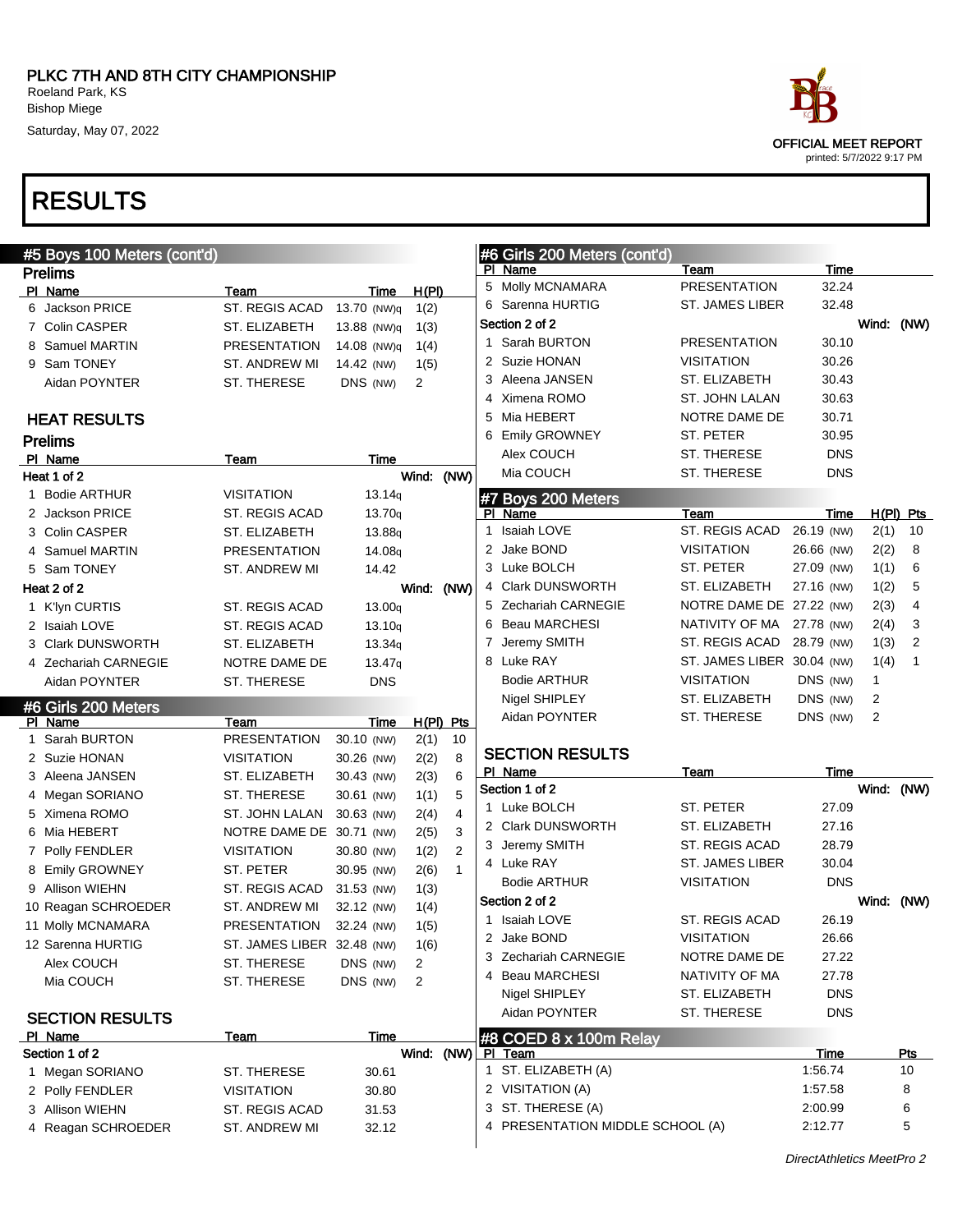| #8 COED 8 x 100m Relay (cont'd)     |                     |            |                 |                     | #12 Boys $4 \times 100$ m Relay       |                     |                        |             |                |
|-------------------------------------|---------------------|------------|-----------------|---------------------|---------------------------------------|---------------------|------------------------|-------------|----------------|
| PI Team                             |                     | Time       | Pts             | PL.                 | Team                                  |                     | Time                   |             | Pts            |
| 5 ST. ELIZABETH (B)                 |                     | 2:16.40    | 4               |                     | 1 ST. REGIS ACADEMY MIDDLE SCHOOL (A) |                     | 52.66                  |             | 10             |
|                                     |                     |            |                 |                     | 2 ST. PETER (A)                       |                     | 54.07                  |             | 8              |
| #9 Girls 800 Meters                 |                     |            |                 |                     | 3 ST. ELIZABETH (A)                   |                     | 54.55                  |             | 6              |
| PI Name                             | Team                | Time       | <b>Pts</b>      |                     | 4 ST. THERESE (A)                     |                     | 58.08                  |             | 5              |
| 1 Kellan WIEBE                      | <b>VISITATION</b>   | 2:54.01    | 10              |                     | 5 ST. JAMES LIBERTY MIDDLE SCHOOL (A) |                     | 1:00.39                |             | 4              |
| 2 Claire SOLIS                      | ST. ELIZABETH       | 2:54.26    | 8               |                     | 6 PRESENTATION MIDDLE SCHOOL (A)      |                     | 1:00.49                |             | 3              |
| 3 Mary HARMAN                       | <b>ST. PETER</b>    | 2:55.50    | 6               |                     | 7 ST. ELIZABETH (B)                   |                     | 1:03.48                |             | $\overline{2}$ |
| 4 Lauren RANDO                      | ST. PETER           | 2:56.71    | 5               |                     | PRESENTATION MIDDLE SCHOOL (B)        |                     | <b>DNS</b>             |             |                |
| 5 Bella ROSENBERG                   | NATIVITY OF MA      | 2:56.73    | 4               |                     |                                       |                     |                        |             |                |
| 6 Clare WELCH                       | ST. THERESE         | 3:15.18    | 3               |                     | #13 Girls 4 x 200m Relay              |                     |                        |             |                |
| 7 Marin HINKEBEIN                   | ST. ANDREW MI       | 3:18.02    | 2               |                     | PI Team                               |                     | Time                   |             | Pts            |
| 8 Grace MOORES                      | ST. ELIZABETH       | 3:27.25    | $\mathbf{1}$    |                     | 1 ST. ELIZABETH (A)                   |                     | 2:07.33                |             | 10             |
| Katherine HARMAN                    | ST. PETER           | <b>DNS</b> |                 |                     | 2 VISITATION (A)                      |                     | 2:09.21                |             | 8              |
|                                     |                     |            |                 |                     | 3 ST. THERESE (A)                     |                     | 2:09.38                |             | 6              |
| #10 Boys 800 Meters                 |                     |            |                 |                     | 4 ST. PETER (A)                       |                     | 2:13.34                |             | 5              |
| PI Name                             | Team                | Time       | Pts             |                     | 5 PRESENTATION MIDDLE SCHOOL (A)      |                     | 2:14.60                |             | 4              |
| 1 Griffin BLOEMKER                  | ST. ELIZABETH       | 2:25.27    | 10              |                     | 6 ST. ANDREW MIDDLE SCHOOL (A)        |                     | 2:19.79                |             | 3              |
| 2 Anthony CELIO                     | ST. REGIS ACAD      | 2:25.66    | 8               |                     | 7 ST. ELIZABETH (B)                   |                     | 2:22.26                |             | 2              |
| 3 Jimmy SCHLEETER                   | ST. ANDREW MI       | 2:36.45    | 6               |                     | 8 ST. ELIZABETH (C)                   |                     | 2:34.45                |             | 1              |
| 4 Andre GARCIA                      | ST. THERESE         | 2:41.23    | 5               |                     |                                       |                     |                        |             |                |
| 5 Jonah ELLIOTT                     | ST. JAMES LIBER     | 2:42.03    | 4               |                     | #14 Boys 4 x 200m Relay               |                     |                        |             |                |
| 6 Henry PICKERT                     | ST. PETER           | 2:45.79    | 3               |                     | PI Team                               |                     | <b>Time</b>            |             | Pts            |
| 7 Graham HOTOP                      | PRESENTATION        | 2:48.55    | $\overline{2}$  |                     | 1 VISITATION (A)                      |                     | 1:52.94                |             | 10             |
| 8 Blake DURAND                      | OAK HILL MIDDL      | 2.53.04    | $\mathbf{1}$    | 2 ST. PETER (A)     |                                       | 1:56.02             |                        | 8           |                |
| 9 Daniel ANDERST                    | NOTRE DAME DE       | 2:56.23    |                 | 3 ST. ELIZABETH (A) |                                       | 2:01.01             |                        | 6           |                |
| 10 Wani JUMA                        | ST. JAMES LIBER     | 2:57.74    |                 | 4 ST. THERESE (A)   |                                       | 2:05.61             |                        | 5           |                |
| 11 Nick SPRINGER                    | ST. THERESE         | 2:59.40    |                 |                     | 5 ST. JAMES LIBERTY MIDDLE SCHOOL (A) |                     | 2:07.30                |             | 4              |
| 12 Ben OLSCHKI                      | <b>PRESENTATION</b> | 3:11.70    |                 |                     | ST. ELIZABETH (B)                     |                     | <b>DNS</b>             |             |                |
| <b>Jack SHROYER</b>                 | ST. THERESE         | <b>DNS</b> |                 |                     | NOTRE DAME DE SION MIDDLE SCHOOL (A)  |                     | <b>DNS</b>             |             |                |
| Kaiden BAHR                         | <b>PRESENTATION</b> | <b>DNS</b> |                 |                     |                                       |                     |                        |             |                |
| <b>Ben HUMISTON</b>                 | OAK HILL MIDDL      | <b>DNS</b> |                 |                     | #15 Girls 400 Meters                  |                     |                        |             |                |
| Andrew RAVASINI                     | <b>PRESENTATION</b> | <b>DNS</b> |                 |                     | PI Name                               | Team                | <b>Time</b>            |             | <u>Pts</u>     |
|                                     |                     |            |                 | 1                   | Polly FENDLER                         | <b>VISITATION</b>   | 1:07.80                |             | 10             |
|                                     |                     |            |                 |                     | 2 Mia HEBERT                          | NOTRE DAME DE       | 1:09.67                |             | 8              |
| #11 Girls 4 x 100m Relay<br>PI Team |                     | Time       | Pts             |                     | 3 Lauren RANDO                        | ST. PETER           | 1:10.72                |             | 6              |
| 1 ST. ELIZABETH (A)                 |                     | 58.94      | 10 <sub>1</sub> |                     | 4 Sarenna HURTIG                      | ST. JAMES LIBER     | 1:11.60                |             | 5              |
| 2 PRESENTATION MIDDLE SCHOOL (A)    |                     | 1:00.76    | 8               |                     | 5 Briana CIRLINCUINA                  | ST. ANDREW MI       | 1:12.05                |             | 4              |
| 3 ST. PETER (A)                     |                     | 1:00.86    | 6               |                     | 6 Gwyneth LYON                        | <b>PRESENTATION</b> | 1:17.40                |             | 3              |
| 4 ST. ANDREW MIDDLE SCHOOL (A)      |                     | 1:03.63    | 5               |                     | 7 Daniella JOHNSON                    | NOTRE DAME DE       | 1:19.60                |             | $\overline{2}$ |
| 5 ST. ELIZABETH (B)                 |                     | 1:05.44    | 4               |                     | Molly MCNAMARA                        | <b>PRESENTATION</b> | <b>DNS</b>             |             |                |
| 6 NATIVITY OF MARY (A)              |                     | 1:07.37    | 3               |                     |                                       |                     |                        |             |                |
| ST. JAMES LIBERTY MIDDLE SCHOOL (A) |                     | <b>DNS</b> |                 |                     |                                       |                     |                        |             |                |
|                                     |                     |            |                 |                     | #16 Boys 400 Meters<br>PI Name        | Team                |                        |             |                |
| ST. THERESE (A)                     |                     | <b>DNS</b> |                 |                     | 1 Colin CASPER                        | ST. ELIZABETH       | <b>Time</b><br>1:01.93 | $H(PI)$ Pts |                |
|                                     |                     |            |                 |                     | 2 Samuel MARTIN                       |                     |                        | 3(1)        | 10             |
|                                     |                     |            |                 |                     |                                       | <b>PRESENTATION</b> | 1:02.00                | 3(2)        | 8              |
|                                     |                     |            |                 |                     | 3 Will FANNING                        | <b>VISITATION</b>   | 1:04.69                | 3(3)        | 6              |
|                                     |                     |            |                 |                     | 4 Clark DUNSWORTH                     | ST. ELIZABETH       | 1:06.21                | 3(4)        | 5              |

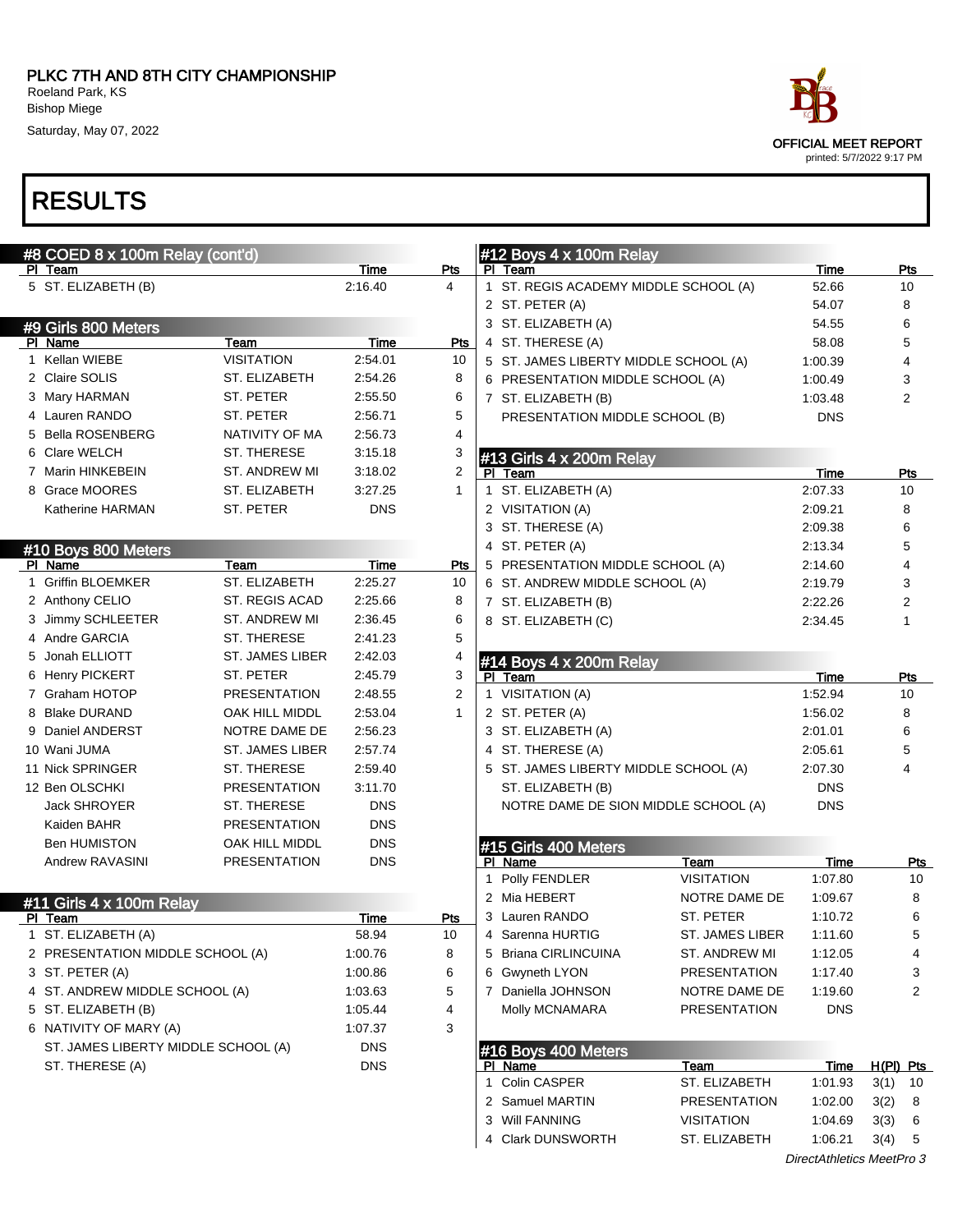| #16 Boys 400 Meters (cont'd) |                         |                        |            |              |                |  | #16 Boys 400 Meters (cont'd)     |                            |             |              |
|------------------------------|-------------------------|------------------------|------------|--------------|----------------|--|----------------------------------|----------------------------|-------------|--------------|
|                              | PI Name                 | Team                   | Time       | $H(PI)$ Pts  |                |  | PI Name                          | Team                       | Time        |              |
|                              | 5 Jeremy SMITH          | ST. REGIS ACAD         | 1:06.95    | 3(5)         | 4              |  | 5 Jeremy SMITH                   | ST. REGIS ACAD             | 1:06.95     |              |
|                              | 6 Beau MARCHESI         | NATIVITY OF MA         | 1:09.18    | 3(6)         | 3              |  | 6 Beau MARCHESI                  | NATIVITY OF MA             | 1:09.18     |              |
|                              | 7 Griffin BLOEMKER      | ST. ELIZABETH          | 1:09.19    | 3(7)         | $\overline{2}$ |  | 7 Griffin BLOEMKER               | ST. ELIZABETH              | 1:09.19     |              |
|                              | 8 Graham HOTOP          | <b>PRESENTATION</b>    | 1:12.73    | 2(1)         | $\mathbf{1}$   |  | Isaiah LOVE                      | ST. REGIS ACAD             | <b>DNS</b>  |              |
|                              | 9 Anthony AMADOR        | <b>ST. JAMES LIBER</b> | 1:14.02    | 1(1)         |                |  | #17 Girls 800m SMR               |                            |             |              |
|                              | 10 Daniel ANDERST       | NOTRE DAME DE          | 1:15.06    | 2(2)         |                |  | PI Team                          |                            | Time        | Pts          |
|                              | 11 Connor FRANCIS       | <b>ST. JAMES LIBER</b> | 1:17.02    | 1(2)         |                |  | 1 ST. PETER (A)                  |                            | 2:12.78     | 10           |
|                              | 12 Jack SHROYER         | ST. THERESE            | 1:18.40    | 2(3)         |                |  | 2 VISITATION (A)                 |                            | 2:14.17     | 8            |
|                              | 13 Nick SPRINGER        | ST. THERESE            | 1:18.83    | 2(4)         |                |  | 3 ST. THERESE (A)                |                            | 2:15.78     | 6            |
|                              | 14 Wani JUMA            | <b>ST. JAMES LIBER</b> | 1:20.62    | 2(5)         |                |  | 4 ST. ANDREW MIDDLE SCHOOL (A)   |                            | 2:21.18     | 5            |
|                              | 15 Colten HULLINGER     | ST. JOHN LALAN         | 1:29.50    | 1(3)         |                |  | 5 ST. ELIZABETH (A)              |                            | 2:21.57     | 4            |
|                              | Gabriel SOLIZ           | ST. JOHN LALAN         | <b>DNS</b> | $\mathbf{1}$ |                |  | 6 PRESENTATION MIDDLE SCHOOL (A) |                            | 2:25.34     | 3            |
|                              | Sean MCMAHON            | <b>ST. JAMES LIBER</b> | <b>DNS</b> | 1            |                |  | 7 ST. ELIZABETH (B)              |                            | 2:43.11     | 2            |
|                              | Connor CLUNE            | ST. PETER              | <b>DNS</b> | 1            |                |  | ST. ANDREW MIDDLE SCHOOL (B)     |                            | DNS         |              |
|                              | <b>Christian DORSCH</b> | <b>PRESENTATION</b>    | <b>DNS</b> | 1            |                |  |                                  |                            |             |              |
|                              | Nigel SHIPLEY           | ST. ELIZABETH          | <b>DNS</b> | $\mathbf{1}$ |                |  | #18 Boys 800m SMR                |                            |             |              |
|                              | Ryan KOENIGSFELD        | <b>PRESENTATION</b>    | <b>DNS</b> | 2            |                |  | PI Team                          |                            | Time        | <b>Pts</b>   |
|                              | Jack KUTZ               | <b>ST. ANDREW MI</b>   | <b>DNS</b> | 2            |                |  | 1 VISITATION (A)                 |                            | 2:00.00     | 10           |
|                              | Jack DOTSON             | OAK HILL MIDDL         | <b>DNS</b> | 2            |                |  | 2 ST. THERESE (A)                |                            | 2:05.75     | 8            |
|                              | Isaiah LOVE             | <b>ST. REGIS ACAD</b>  | <b>DNS</b> | 3            |                |  | 3 ST. ELIZABETH (A)              |                            | 2:08.47     | 6            |
|                              |                         |                        |            |              |                |  | 4 ST. PETER (A)                  |                            | 2:15.53     | 5            |
|                              | <b>SECTION RESULTS</b>  |                        |            |              |                |  | 5 PRESENTATION MIDDLE SCHOOL (A) |                            | 2:18.93     | 4            |
|                              | PI Name                 | Team                   | Time       |              |                |  | ST. ELIZABETH (B)                |                            | DNS         |              |
|                              | Section 1 of 3          |                        |            |              |                |  |                                  |                            |             |              |
|                              | 1 Anthony AMADOR        | <b>ST. JAMES LIBER</b> | 1:14.02    |              |                |  | #19 Boys High Jump               |                            |             |              |
|                              | 2 Connor FRANCIS        | <b>ST. JAMES LIBER</b> | 1:17.02    |              |                |  | PI Name                          | Team                       | <b>Mark</b> | Pts          |
|                              | 3 Colten HULLINGER      | ST. JOHN LALAN         | 1:29.50    |              |                |  | 1J Jack MCSHANE                  | ST. PETER                  | 4' 10"      | 10           |
|                              | Gabriel SOLIZ           | ST. JOHN LALAN         | <b>DNS</b> |              |                |  | 2J Zechariah CARNEGIE            | NOTRE DAME DE4' 10"        |             | 8            |
|                              | Sean MCMAHON            | <b>ST. JAMES LIBER</b> | <b>DNS</b> |              |                |  | 3J Sam FERRARA                   | OAK HILL MIDDL 4'8"        |             | 6            |
|                              | Connor CLUNE            | ST. PETER              | <b>DNS</b> |              |                |  | 4J Jake BOND                     | <b>VISITATION</b>          | 4' 8''      | 5            |
|                              | Christian DORSCH        | <b>PRESENTATION</b>    | <b>DNS</b> |              |                |  | 5J Samuel MARTIN                 | PRESENTATION 4'6"          |             | 4            |
|                              | Nigel SHIPLEY           | ST. ELIZABETH          | <b>DNS</b> |              |                |  | 6J Meekin BECKER                 | NATIVITY OF MA 4'6"        |             | 3            |
|                              | Section 2 of 3          |                        |            |              |                |  | 7J Daniel ANDERST                | NOTRE DAME DE4' 6"         |             | 2            |
|                              | 1 Graham HOTOP          | <b>PRESENTATION</b>    | 1:12.73    |              |                |  | 8J Rafael POLLINA                | OAK HILL MIDDL 4' 4"       |             | $\mathbf{1}$ |
|                              | 2 Daniel ANDERST        | NOTRE DAME DE          | 1:15.06    |              |                |  | 9J Ryder BALDWIN                 | OAK HILL MIDDL 4' 4"       |             |              |
|                              | 3 Jack SHROYER          | ST. THERESE            | 1:18.40    |              |                |  | 10 Braedon TUNLEY                | ST. ELIZABETH 4'2"         |             |              |
|                              | 4 Nick SPRINGER         | ST. THERESE            | 1:18.83    |              |                |  | 11 Sam KRAMER                    | OAK HILL MIDDL 4' 0"       |             |              |
|                              | 5 Wani JUMA             | <b>ST. JAMES LIBER</b> | 1:20.62    |              |                |  | Graham HOTOP                     | PRESENTATION DNS           |             |              |
|                              | Ryan KOENIGSFELD        | PRESENTATION           | <b>DNS</b> |              |                |  | Gabriel SOLIZ                    | ST. JOHN LALAN DNS         |             |              |
|                              | Jack KUTZ               | ST. ANDREW MI          | <b>DNS</b> |              |                |  | <b>Beau MARCHESI</b>             | NATIVITY OF MA DNS         |             |              |
|                              | Jack DOTSON             | OAK HILL MIDDL         | <b>DNS</b> |              |                |  | Benjamin MARGHERIO               | ST. PETER                  | <b>DNS</b>  |              |
|                              | Section 3 of 3          |                        |            |              |                |  |                                  |                            |             |              |
|                              | 1 Colin CASPER          | ST. ELIZABETH          | 1:01.93    |              |                |  | Aidan POYNTER                    | ST. THERESE<br>ST. THERESE | <b>DNS</b>  |              |
|                              | 2 Samuel MARTIN         | <b>PRESENTATION</b>    | 1:02.00    |              |                |  | Rhys LUEBBERT                    |                            | <b>DNS</b>  |              |
|                              | 3 Will FANNING          | <b>VISITATION</b>      | 1:04.69    |              |                |  |                                  |                            |             |              |
|                              | 4 Clark DUNSWORTH       | ST. ELIZABETH          | 1:06.21    |              |                |  |                                  |                            |             |              |
|                              |                         |                        |            |              |                |  |                                  |                            |             |              |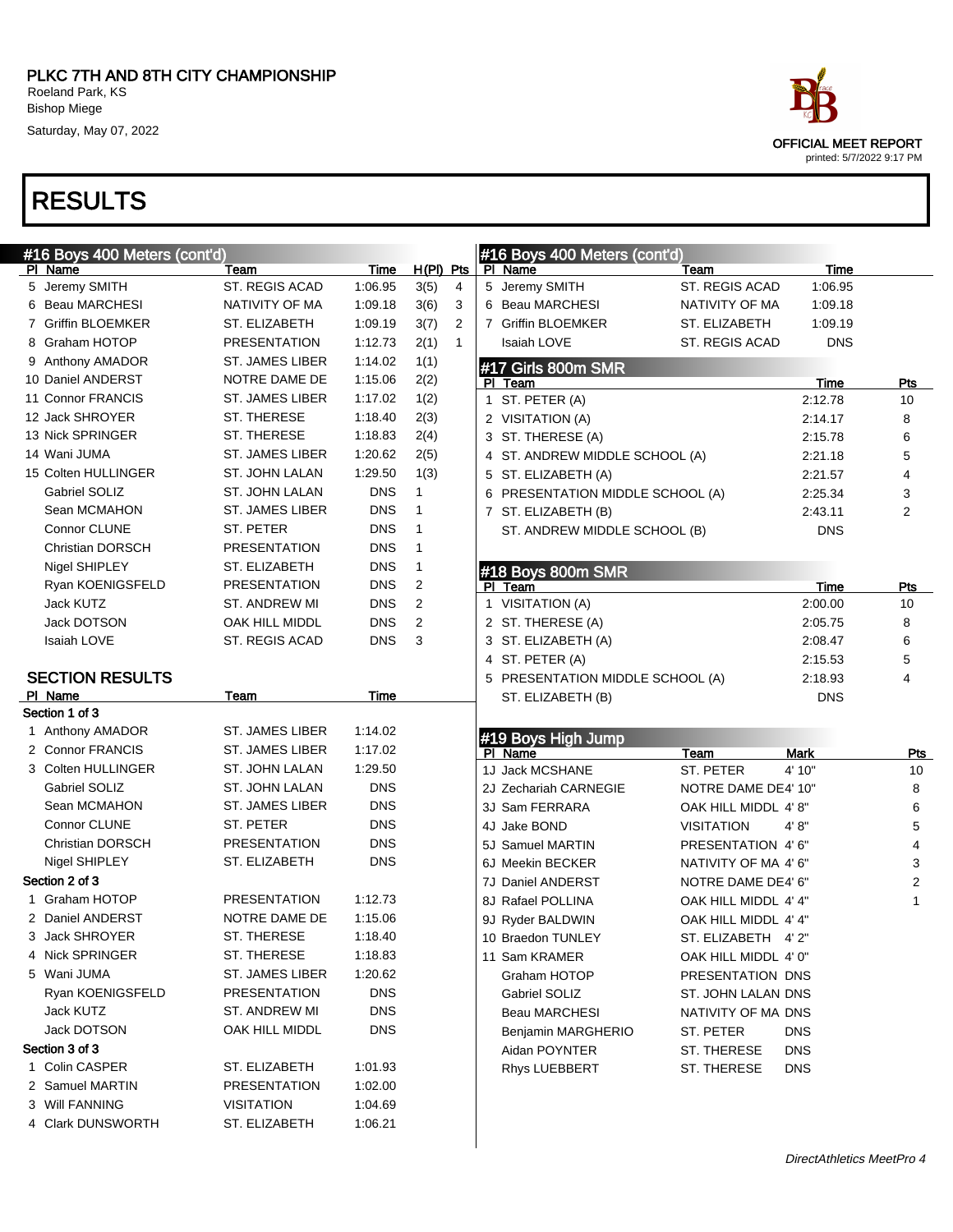#20 Girls High Jump

Madelyn HERRINGTON Briana CIRLINCUINA Julianna HUGGINS Addysen CLOUSE Alaina BAX Rachel ABADIE Josie PICKENS Mia COUCH Alex COUCH

#21 Boys Long Jump

1 Samuel KENDRICK 2 Anthony CELIO 3 Ivan BURNS 4 Meekin BECKER 5 Blake DURAND 6 Jimmy SCHLEETER 7 Rafael POLLINA 8 Sean MCMAHON 9 Ryder BALDWIN 10 Langston LAFOND 11 Connor FRANCIS 12 Colten HULLINGER 13 Anthony AMADOR 14 Peter REDDIG 15 Jack DOTSON 16 Deon PERSAUD Mateo REYNOLDS

PI Name

PI Name 1J Shea COWAN 2J Bayley STUCKEY 3J Maecy HINKEBEIN 4J Suzie HONAN 5J Frances GROVES 6J Brooklyn STEWART 7J Sadie SHOOK

|                                                   |                          |                | #22 Girls Long Jump (cont'd) |                                                      |                          |              |
|---------------------------------------------------|--------------------------|----------------|------------------------------|------------------------------------------------------|--------------------------|--------------|
| Team                                              | Mark                     | Pts            | PI Name                      | Team                                                 | <b>Mark</b>              | Pts          |
| ST. PETER                                         | 4' 4"                    | 10             | 2 Hannah HAAR                | OAK HILL MIDDL 13' 1" (NW)                           |                          | 8            |
| ST. JOHN LALAN 4' 4"                              |                          | 8              | 3 Sarah BURTON               | PRESENTATION 12' 10 <sup>1</sup> / <sub>2</sub> (NW) |                          | 6            |
| ST. ANDREW MI 4'2"                                |                          | 6              | 4 Allison WIEHN              | ST. REGIS ACAD 12' 7 <sup>1/4</sup> (NW)             |                          | 4.5          |
| <b>VISITATION</b>                                 | 4'2"                     | 5              | 4 Gwyneth LYON               | PRESENTATION 12' 7 <sup>1/4</sup> (NW)               |                          | 4.5          |
| ST. ELIZABETH                                     | 3'10"                    | 4              | 6 Fiona MOLLOY               | <b>VISITATION</b>                                    | 12' $4\frac{1}{2}$ (NW)  | 3            |
| ST. ELIZABETH                                     | 3'8''                    | 3              | 7 Ximena ROMO                | ST. JOHN LALAN 11' 9 <sup>1</sup> /2 (NW)            |                          | 2            |
| ST. ANDREW MI 3'8"                                |                          | $\mathcal{P}$  | 8 Francesca BREWSTER         | ST. ELIZABETH $11' 8'$ (NW)                          |                          | $\mathbf{1}$ |
| NATIVITY OF MA NH                                 |                          |                | 9 Ava SMITH                  | ST. PETER                                            | 11' $0\frac{3}{4}$ (NW)  |              |
| ST. ANDREW MI NH                                  |                          |                | 10 Daniella JOHNSON          | NOTRE DAME DE9' 10 <sup>1</sup> / <sub>2</sub> (NW)  |                          |              |
| NATIVITY OF MA DNS                                |                          |                | 11 Sadie SHOOK               | ST. ANDREW MI 9' 10 <sup>1/4</sup> (NW)              |                          |              |
| NATIVITY OF MA DNS                                |                          |                | 11 Madelyn MOHART            | ST. PETER                                            | 9' 10 $\frac{1}{4}$ (NW) |              |
| ST. ANDREW MI DNS                                 |                          |                | 13 Marjorie HOTOP            | PRESENTATION 9'9 <sup>1</sup> / <sub>2</sub> (NW)    |                          |              |
| NATIVITY OF MA DNS                                |                          |                | 14 Tatum WALSH               | ST. PETER                                            | $8' 6''$ (NW)            |              |
| OAK HILL MIDDL DNS                                |                          |                | 15 Bella ROSENBERG           | NATIVITY OF MA 8' 1 <sup>1/4</sup> (NW)              |                          |              |
| ST. THERESE                                       | <b>DNS</b>               |                | Julianna HUGGINS             | NATIVITY OF MA DNS (NW)                              |                          |              |
| ST. THERESE                                       | <b>DNS</b>               |                | <b>Ariel SPRUNG</b>          | ST. JAMES LIBERDNS (NW)                              |                          |              |
|                                                   |                          |                | Cora NOLAN                   | ST. ANDREW MI DNS (NW)                               |                          |              |
|                                                   |                          |                | Rachel ABADIE                | NATIVITY OF MA DNS (NW)                              |                          |              |
| Team                                              | <b>Mark</b>              | Pts            | Samantha DORSCH              | PRESENTATION DNS (NW)                                |                          |              |
| ST. THERESE                                       | 15' 4 $\frac{1}{4}$ (NW) | 10             | Olivea BULLOC                | NATIVITY OF MA DNS (NW)                              |                          |              |
| ST. REGIS ACAD 14' 83/4 (NW)                      |                          | 8              | Raven SILVERS                | NATIVITY OF MA DNS (NW)                              |                          |              |
| <b>VISITATION</b>                                 | 14' $4\frac{3}{4}$ (NW)  | 6              | Whitney WOODBURY             | ST. THERESE                                          | DNS (NW)                 |              |
| NATIVITY OF MA 14' 2" (NW)                        |                          | 5              | Sadie BRIER                  | ST. JAMES LIBERDNS (NW)                              |                          |              |
| OAK HILL MIDDL 14' 0 <sup>1/2</sup> (NW)          |                          | 4              | <b>Emily NAUMANN</b>         | PRESENTATION DNS (NW)                                |                          |              |
| ST. ANDREW MI 13' 10" (NW)                        |                          | 3              | Kiera HAMILTON               | ST. ANDREW MI DNS (NW)                               |                          |              |
| OAK HILL MIDDL 12' 8" (NW)                        |                          | $\overline{2}$ | Jessica HAMILTON             | NOTRE DAME DEDNS (NW)                                |                          |              |
| ST. JAMES LIBER12' 7 <sup>1</sup> /2 (NW)         |                          | $\mathbf{1}$   | <b>Charlotte TURNER</b>      | <b>VISITATION</b>                                    | DNS (NW)                 |              |
| OAK HILL MIDDL 12' 6" (NW)                        |                          |                | Audrey PETERSON              | ST. THERESE                                          | DNS (NW)                 |              |
| ST. PETER                                         | 11' $8\frac{1}{4}$ (NW)  |                | Rory FREYERMUTH              | OAK HILL MIDDL DNS (NW)                              |                          |              |
| ST. JAMES LIBER11' 7" (NW)                        |                          |                | Ava DANEFF                   | ST. THERESE                                          | DNS (NW)                 |              |
| ST. JOHN LALAN 11' 2" (NW)                        |                          |                | Josie PICKENS                | OAK HILL MIDDL DNS (NW)                              |                          |              |
| ST. JAMES LIBER10' 1034 (NW)                      |                          |                |                              |                                                      |                          |              |
| PRESENTATION 9'8 <sup>1</sup> / <sub>2</sub> (NW) |                          |                | #23 Bovs Shot Put            |                                                      |                          |              |
| OAK HILL MIDDL 9' 73/4 (NW)                       |                          |                | PI Name                      | Team                                                 | <b>Mark</b>              | Pts          |
| ST. REGIS ACAD 8' 63/4 (NW)                       |                          |                | 1 K'lyn CURTIS               | ST. REGIS ACAD 48' 91/2                              |                          | 10           |
| ST. PETER                                         | DNS (NW)                 |                | 2 Jackson PRICE              | ST. REGIS ACAD 31' 23/4                              |                          | 8            |

| ΡI | Name             | Team                                 | Mark                   | Pts |
|----|------------------|--------------------------------------|------------------------|-----|
| 1  | K'lyn CURTIS     | ST. REGIS ACAD 48' $9\frac{1}{2}$    |                        | 10  |
|    | 2 Jackson PRICE  | ST. REGIS ACAD 31' 234               |                        | 8   |
|    | 3 Cormac MCKENNA | NOTRE DAME DE30' 01/4                |                        | 6   |
|    | 4 Quinn WALSH    | ST. PETER                            | $28'$ 11 $\frac{1}{2}$ | 5   |
|    | 5 Kevin BRYANT   | ST. THERESE                          | $28'0\frac{1}{4}$      | 4   |
| 6  | Marcus TROZZOLO  | ST. ELIZABETH $27'9''$               |                        | 3   |
| 7  | Mateo REYNOLDS   | ST. PETER                            | $27'0\%$               | 2   |
| 8  | Anthony AMADOR   | ST. JAMES LIBER26' 01/2              |                        |     |
| 9  | Colten HULLINGER | ST. JOHN LALAN 25' 1"                |                        |     |
|    | 10 Sam FERRARA   | OAK HILL MIDDL 24' 13/4              |                        |     |
|    | 11 Jack DOTSON   | OAK HILL MIDDL 20' 5 <sup>1</sup> /2 |                        |     |
|    | 12 Deon PERSAUD  | ST. REGIS ACAD 17' 2 <sup>1/4</sup>  |                        |     |
|    |                  |                                      |                        |     |

#### #22 Girls Long Jump PI Name Team Team Mark Pts

1 Bayley STUCKEY ST. JOHN LALAN 13' 6<sup>1</sup>/2 (NW) 10

Milo WILBER-PARKS NOTRE DAME DEDNS (NW) Nicholas HAGGERTY NOTRE DAME DEDNS (NW) Cruz VROMAN NATIVITY OF MA DNS (NW) Sam KRAMER OAK HILL MIDDL DNS (NW) Andrew RAVASINI PRESENTATION DNS (NW) Gabriel SOLIZ ST. JOHN LALAN DNS (NW)

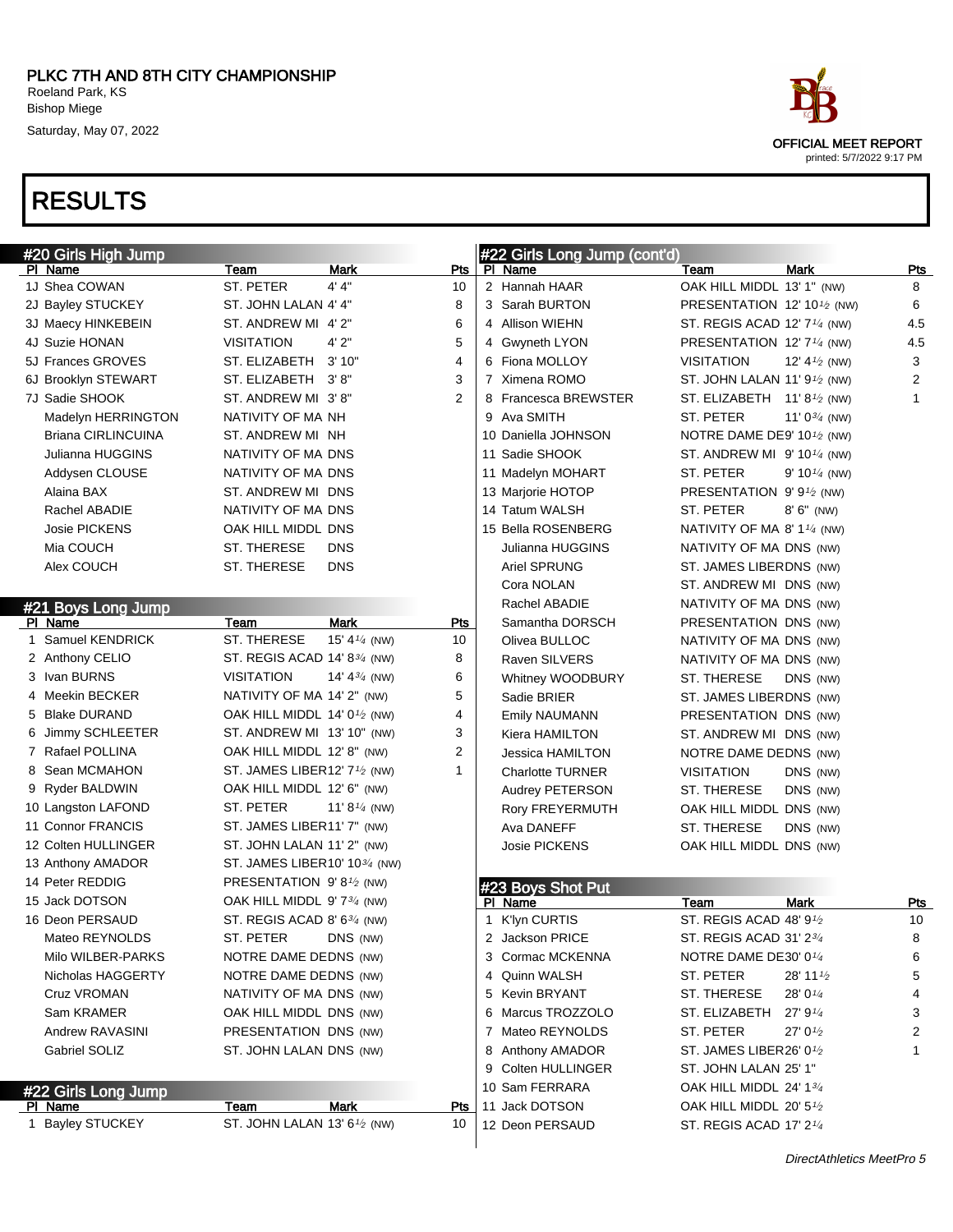| race                                                     |
|----------------------------------------------------------|
| <b>OFFICIAL MEET REPORT</b><br>printed: 5/7/2022 9:17 PM |

| #23 Boys Shot Put (cont'd) |                                      |                       |                |                | #25 Boys Discus (cont'd)                         |                        |              |            |
|----------------------------|--------------------------------------|-----------------------|----------------|----------------|--------------------------------------------------|------------------------|--------------|------------|
| PI Name                    | Team                                 | <b>Mark</b>           | Pts            |                | PI Name                                          | Team                   | <b>Mark</b>  | Pts        |
| Kannon HUDSON              | NOTRE DAME DEDNS                     |                       |                |                | 14 Kevin BRYANT                                  | ST. THERESE            | 51'0"        |            |
| Connor CLUNE               | ST. PETER                            | <b>DNS</b>            |                |                | 15 Peter REDDIG                                  | PRESENTATION 46'2"     |              |            |
| Jack KUTZ                  | ST. ANDREW MI DNS                    |                       |                |                | Henry SCHEIDERER                                 | ST. PETER              | <b>DNS</b>   |            |
| Benjamin MARGHERIO         | ST. PETER                            | <b>DNS</b>            |                |                | Kaiden BAHR                                      | PRESENTATION DNS       |              |            |
| Henry SCHEIDERER           | ST. PETER                            | <b>DNS</b>            |                |                | <b>Tyler JACOBS</b>                              | PRESENTATION DNS       |              |            |
| Nicholas HAGGERTY          | NOTRE DAME DEDNS                     |                       |                |                | Jack KUTZ                                        | ST. ANDREW MI DNS      |              |            |
| <b>Tyler JACOBS</b>        | PRESENTATION DNS                     |                       |                |                | Kannon HUDSON                                    | NOTRE DAME DEDNS       |              |            |
|                            |                                      |                       |                |                | Rafael POLLINA                                   | OAK HILL MIDDL DNS     |              |            |
| #24 Girls Shot Put         |                                      |                       |                |                | Declan SULLIVAN                                  | ST. ELIZABETH          | <b>DNS</b>   |            |
| PI Name                    | Team                                 | <b>Mark</b>           | <b>Pts</b>     |                | <b>Bode DAVIS</b>                                | PRESENTATION DNS       |              |            |
| 1 Lauryn ROACH             | ST. ANDREW MI 28' 5"                 |                       | 10             |                |                                                  |                        |              |            |
| 2 Sophia VILES             | ST. ELIZABETH $28'3'4$               |                       | 8              |                | #26 Girls Discus                                 |                        |              |            |
| 3 Francesca BREWSTER       | ST. ELIZABETH $26'9'2$               |                       | 6              |                | PI Name                                          | Team                   | <b>Mark</b>  | <b>Pts</b> |
| 4 Hannah HAAR              | OAK HILL MIDDL 26' 3 <sup>1</sup> /2 |                       | 5              |                | 1 Maecy HINKEBEIN                                | ST. ANDREW MI 68' 0"   |              | 10         |
| 5 Amelia WINKELER          | PRESENTATION 26' 11/4                |                       | $\overline{4}$ |                | 2 Sophia VILES                                   | ST. ELIZABETH          | 59' 3"       | 8          |
| 6 Madelyn HERRINGTON       | NATIVITY OF MA 26' 0"                |                       | 3              |                | 3 Madelyn HERRINGTON                             | NATIVITY OF MA 56' 7"  |              | 6          |
| 7 Mira JIMENEZ             | ST. ELIZABETH 24' 1"                 |                       | 2              |                | 4 Lauryn ROACH                                   | ST. ANDREW MI 53' 4"   |              | 5          |
| 8 Sydney CULBERTSON        | OAK HILL MIDDL 20' 6"                |                       | $\mathbf{1}$   |                | 5 Frances GROVES                                 | ST. ELIZABETH 52' 9"   |              | 4          |
| 9 Alyssa HALL              | ST. JAMES LIBER18' 83/4              |                       |                |                | 6 Alyssa HALL                                    | ST. JAMES LIBER49' 8"  |              | 3          |
| 10 Madelyn MOHART          | ST. PETER                            | $15'$ 5 $\frac{3}{4}$ |                |                | 7 Sydney CULBERTSON                              | OAK HILL MIDDL 46' 7"  |              | 2          |
| <b>Ariel SPRUNG</b>        | <b>ST. JAMES LIBERDNS</b>            |                       |                |                | 8 Madelyn MOHART                                 | ST. PETER              | 44' 7"       |            |
| Raven SILVERS              | NATIVITY OF MA DNS                   |                       |                |                | 9 Hannah HAAR                                    | OAK HILL MIDDL 40' 10" |              |            |
| Kate HYLAND                | ST. ANDREW MI DNS                    |                       |                |                | 10 Marin HINKEBEIN                               | ST. ANDREW MI 36' 0"   |              |            |
| Cora NOLAN                 | ST. ANDREW MI DNS                    |                       |                |                | Jessica HAMILTON                                 | NOTRE DAME DEDNS       |              |            |
| Julianna HUGGINS           | NATIVITY OF MA DNS                   |                       |                |                | <b>Audrey PETERSON</b>                           | ST. THERESE            | <b>DNS</b>   |            |
| <b>Emily NAUMANN</b>       | PRESENTATION DNS                     |                       |                |                | Mira JIMENEZ                                     | ST. ELIZABETH          | <b>DNS</b>   |            |
| Whitney WOODBURY           | ST. THERESE                          | <b>DNS</b>            |                |                | <b>Brooklyn STEWART</b>                          | ST. ELIZABETH          | <b>DNS</b>   |            |
| Rory FREYERMUTH            | OAK HILL MIDDL DNS                   |                       |                |                | <b>Whitney WOODBURY</b>                          | ST. THERESE            | <b>DNS</b>   |            |
| Sydni HUGGINS              | NATIVITY OF MA DNS                   |                       |                |                | Rachel ABADIE                                    | NATIVITY OF MA DNS     |              |            |
| Audrey PETERSON            | ST. THERESE                          | <b>DNS</b>            |                |                | Rory FREYERMUTH                                  | OAK HILL MIDDL DNS     |              |            |
|                            |                                      |                       |                |                |                                                  |                        |              |            |
| #25 Boys Discus<br>PI Name | Team                                 | <b>Mark</b>           | Pts            | PI             | <b>Boys Scores</b><br>Team                       | Code                   | <b>Score</b> |            |
| 1 K'lyn CURTIS             | ST. REGIS ACAD 155' 6"               |                       | 10             | 1              |                                                  | <b>SRAM</b>            | 103          |            |
| 2 Will FANNING             | <b>VISITATION</b>                    | 94' 2"                | 8              | $\overline{c}$ | St. Regis Academy Middle School<br>St. Elizabeth | <b>STEE</b>            | 75           |            |
| 3 Cormac MCKENNA           | NOTRE DAME DE90' 7"                  |                       | 6              | 3              |                                                  | <b>VES</b>             |              |            |
| 4 Jackson PRICE            | ST. REGIS ACAD 75' 8"                |                       | 5              |                | Visitation                                       |                        | 62           |            |
| 5 Gehrig SICOLI            | <b>VISITATION</b>                    | 72' 1"                | 4              | 4              | St. Peter                                        | <b>STPE</b>            | 52           |            |
| 6 Marcus TROZZOLO          | ST. ELIZABETH 71'8"                  |                       | 3              | 5              | St. Therese                                      | <b>STTE</b>            | 39           |            |
| 7 Ryder BALDWIN            | OAK HILL MIDDL 70' 7"                |                       | 2              | 6              | Notre Dame de Sion Middle School                 | <b>NDMS</b>            | 32           |            |
| 8 Sam FERRARA              | OAK HILL MIDDL 68' 5"                |                       | 1              | 7              | <b>Presentation Middle School</b>                | PREM                   | 24           |            |
| 9 Mateo REYNOLDS           | ST. PETER                            | 62' 0"                |                | 8              | St. James Liberty Middle School                  | <b>SJLM</b>            | 22           |            |
| 10 Christian DORSCH        | PRESENTATION 58' 8"                  |                       |                | 9              | Oak Hill Middle School                           | <b>OHMS</b>            | 17           |            |
| 11 Ben OLSCHKI             | PRESENTATION 58' 0"                  |                       |                | 10             | St. Andrew Middle School                         | ANDY                   | 15           |            |
| 12 Langston LAFOND         | ST. PETER                            | 52' 8''               |                | 11             | Nativity of Mary                                 | <b>NOME</b>            | 14           |            |
| 13 Connor FRANCIS          | ST. JAMES LIBER52' 1"                |                       |                |                |                                                  |                        |              |            |
|                            |                                      |                       |                |                |                                                  |                        |              |            |